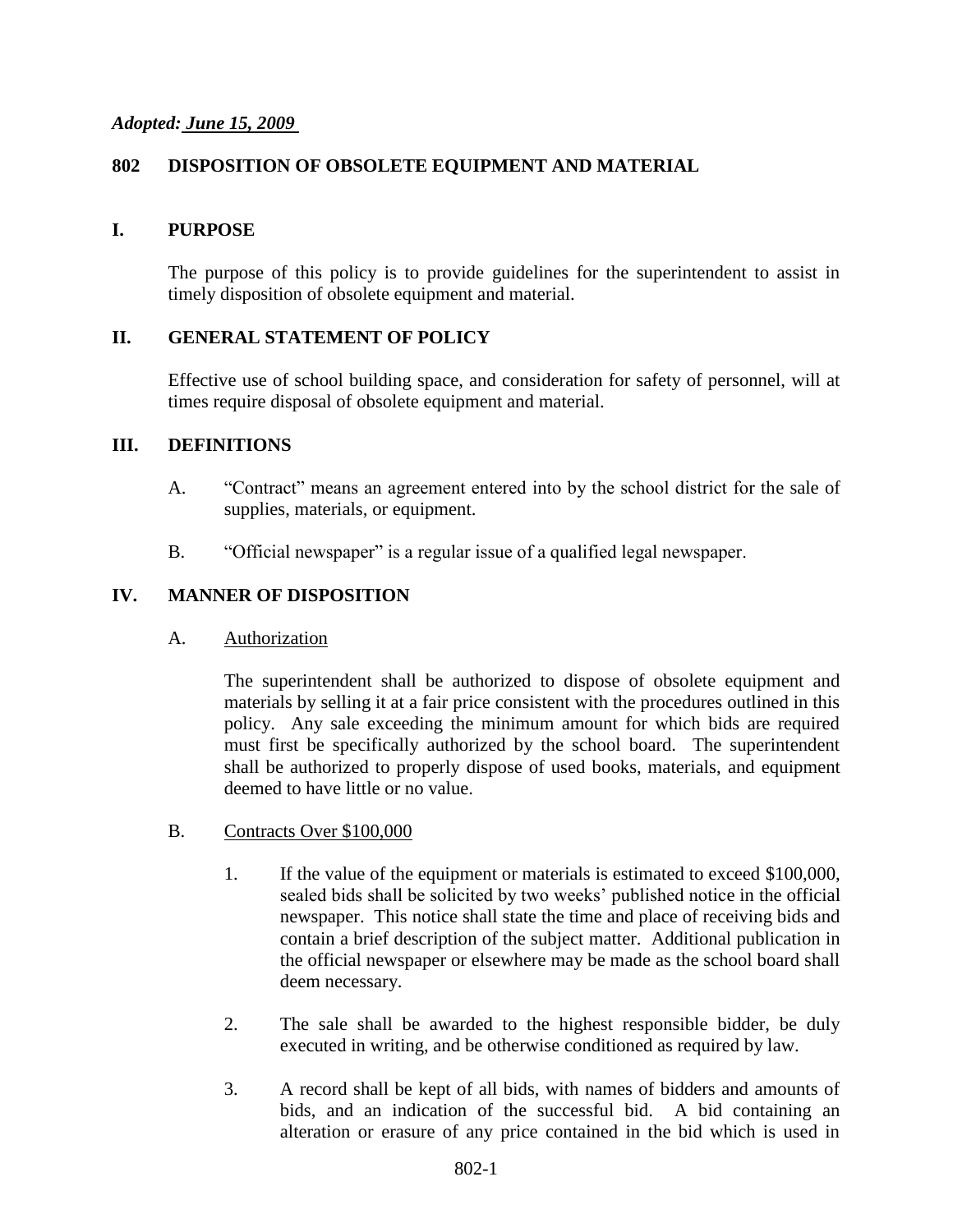determining the highest responsible bid shall be rejected unless the alteration or erasure is corrected by being crossed out and the correction printed in ink or typewritten adjacent thereto and initialed in ink by the person signing the bid.

- 4. In the case of identical high bids from two or more bidders, the school board may, at its discretion, utilize negotiated procurement methods with the tied high bidders so long as the price paid does not go below the high tied bid price. In the case where only a single bid is received, the school board may, at its discretion, negotiate a mutually agreeable contract with the bidder so long as the price paid does not fall below the original bid. If no satisfactory bid is received, the board may readvertise.
- 5. All bids obtained shall be kept on file for a period of at least one year after their receipt. Every contract made without compliance with the foregoing provisions shall be void.
- 6. Data submitted by a business to a school in response to a request for bids are private until opened. Once opened, the name of the bidder and the dollar amount specified become public; all other data are private until completion of the selection process, meaning the school has completed its evaluation and ranked the responses. After completion of the selection process, all data submitted by all bidders are public except trade secret data. If all responses are rejected prior to completion of the selection process, all data remain private, except the name of the bidder and the dollar amount specified which were made public at the bid opening for one year from the proposed opening date or until resolicitation results in completion of the selection process or until a determination is made to abandon the purchase, whichever occurs sooner, at which point the remaining data becomes public. Data created or maintained by the school district as part of the selection or evaluation process are protected as nonpublic data until completion of the selection or evaluation process. At that time, the data are public with the exception of trade secret data.

## C. Contracts From \$25,000 to \$100,000

If the amount of the sale is estimated to exceed \$25,000 but not to exceed \$100,000, the contract may be made either upon sealed bids in the manner directed above or by direct negotiation, by obtaining two or more quotations for the purchase or sale when possible, and without advertising for bids or otherwise complying with the requirements of competitive bidding notice. All quotations obtained shall be kept on file for a period of at least one year after receipt.

## D. Contracts \$25,000 or Less

If the amount of the sale is estimated to be \$25,000 or less, the contract may be made either upon quotation or in the open market, in the discretion of the school board. The sale in the open market may be by auction. If the contract is made on